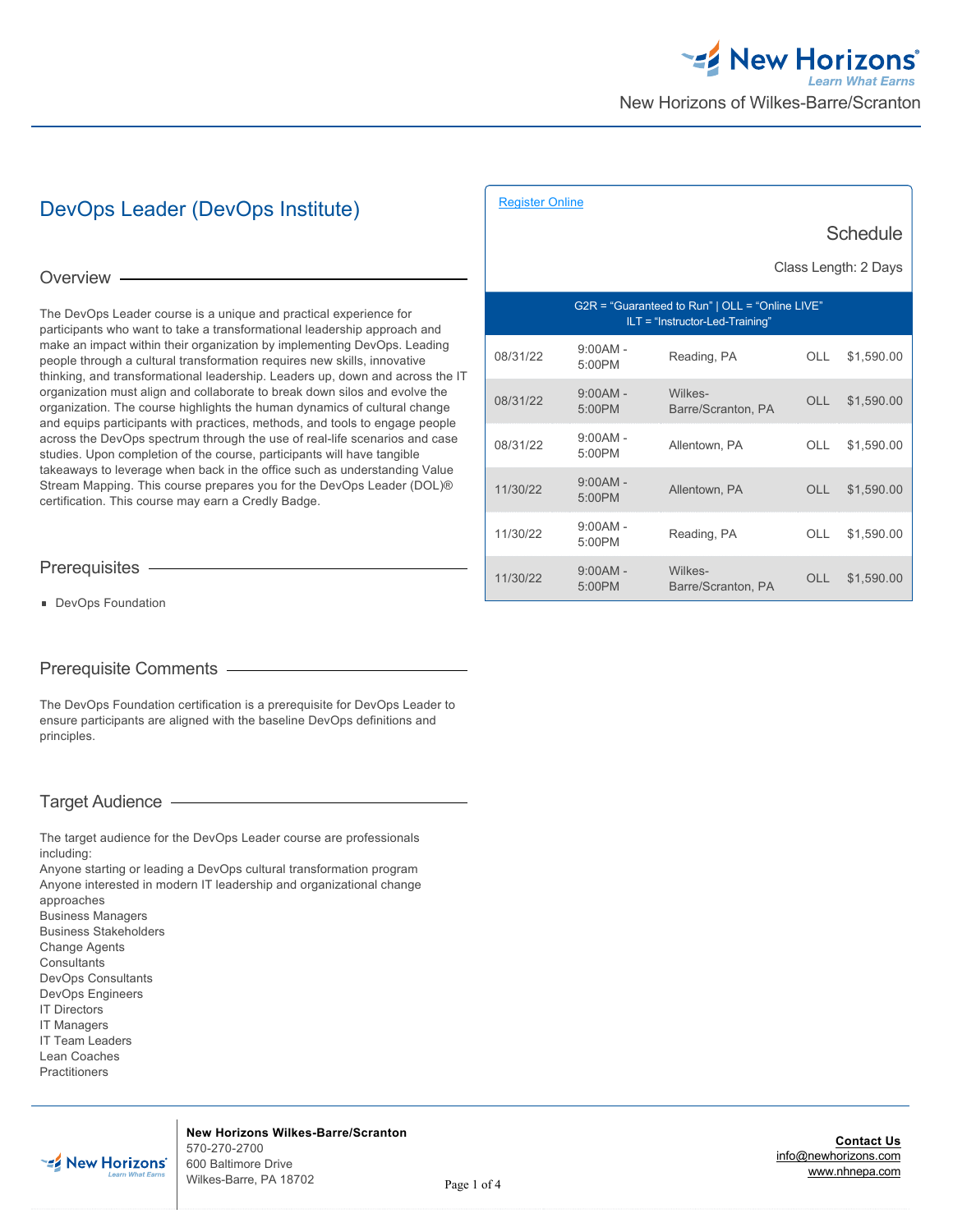

Product Owners Scrum Masters System Integrators Tool Providers

# Course Objectives

The learning objectives for DOL include a practical understanding of: DevOps and time to market The business and IT perspectives Key differences between DevOps IT and traditional IT Planning and organizing Understanding performance and culture Measurement differences Designing a DevOps organization Focusing on what matters Ideas for organizing workflows Sharing information Defining meaningful metrics Value stream mapping The Spotify Squad model Managing culture change Popular tools and key practices Putting it all together

# Course Outline

#### **1 - Course Introduction**

Course Goals Course Agenda

# **2 - DevOps and Time**

What is DevOps? Why Do DevOps Companies Doing DevOps The Magic Equation

#### **3 - Key Differences Between DevOps IT and Traditional IT**

What Sets DevOps IT apart from Traditional IT How DevOps IT is Organized Differently How to Perform to a Different Standard How to Use Different Measurements



**New Horizons Wilkes-Barre/Scranton** 570-270-2700 600 Baltimore Drive Wilkes-Barre, PA 18702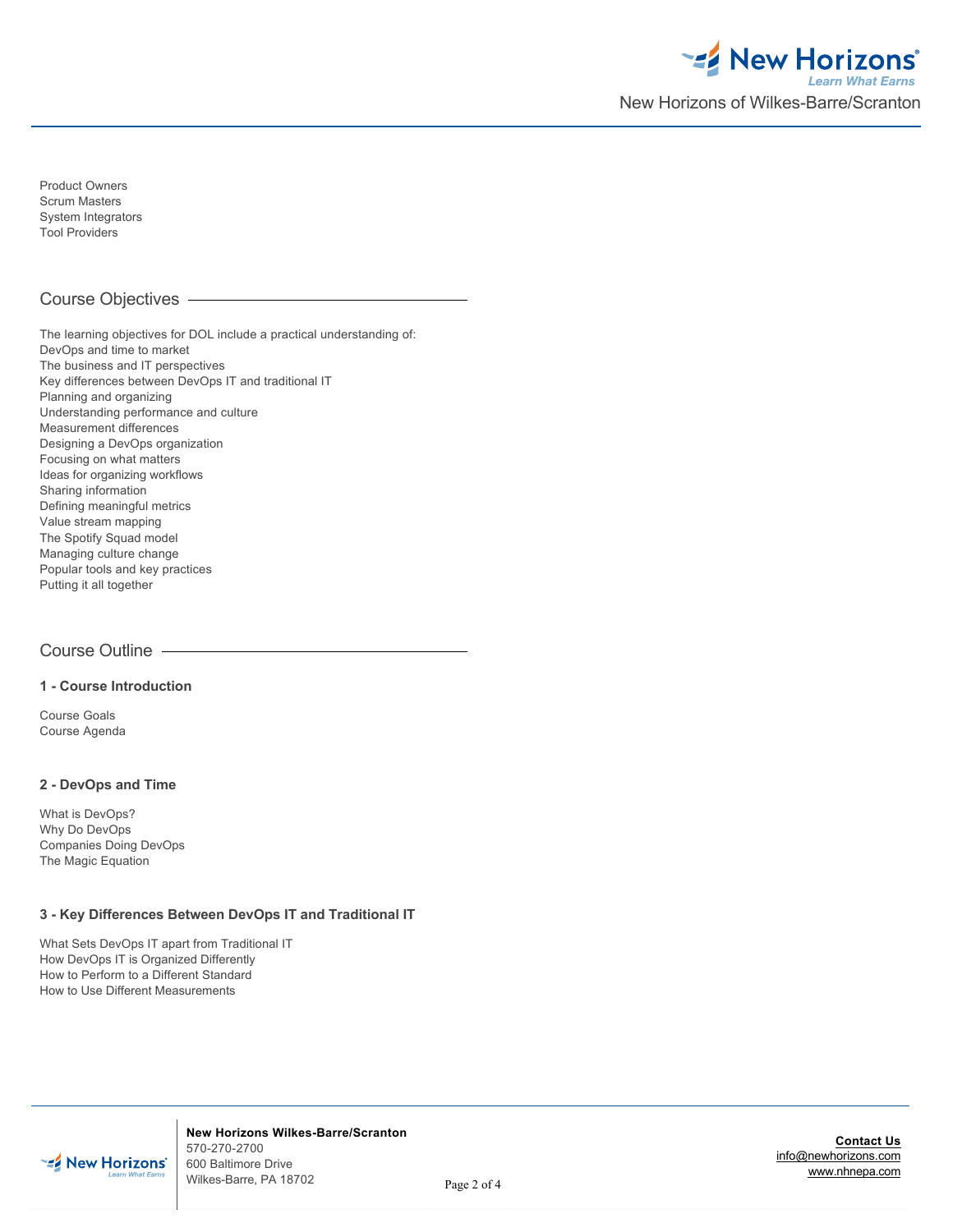#### **4 - Becoming a DevOps organization**

Transformational Leadership Redesigning an Organization for DevOps Design Principles Focus Work Information Metrics

#### **5 - Value Stream Mapping**

What is Value Stream Mapping? Why do we need to use this Framework? Types of Maps How to Create a Value Stream Map? Types of Data to Collect How to Handle Exceptions

# **6 - Value Stream Mapping Exercise**

#### **7 - Squad Organizational Model**

Conway's Law The Problem with Silos Spotify's Squad Organization Model (Structure, Roles) **Squads** Tribes Chapters Guilds How to Re-organize in Order to Move to this Model

## **8 - Managing Cultural Change**

What is Culture and How Does it Impact Performance? Types of IT Culture Cultural Traits of a DevOps Organization How to Manage Change

#### **9 - Culture and its Impact on Performance**

Types of IT Culture What is a DevOps Culture How to Manage Change The Three Phases of Change Types of Changes that need to be Implemented



**New Horizons Wilkes-Barre/Scranton** 570-270-2700 600 Baltimore Drive Wilkes-Barre, PA 18702